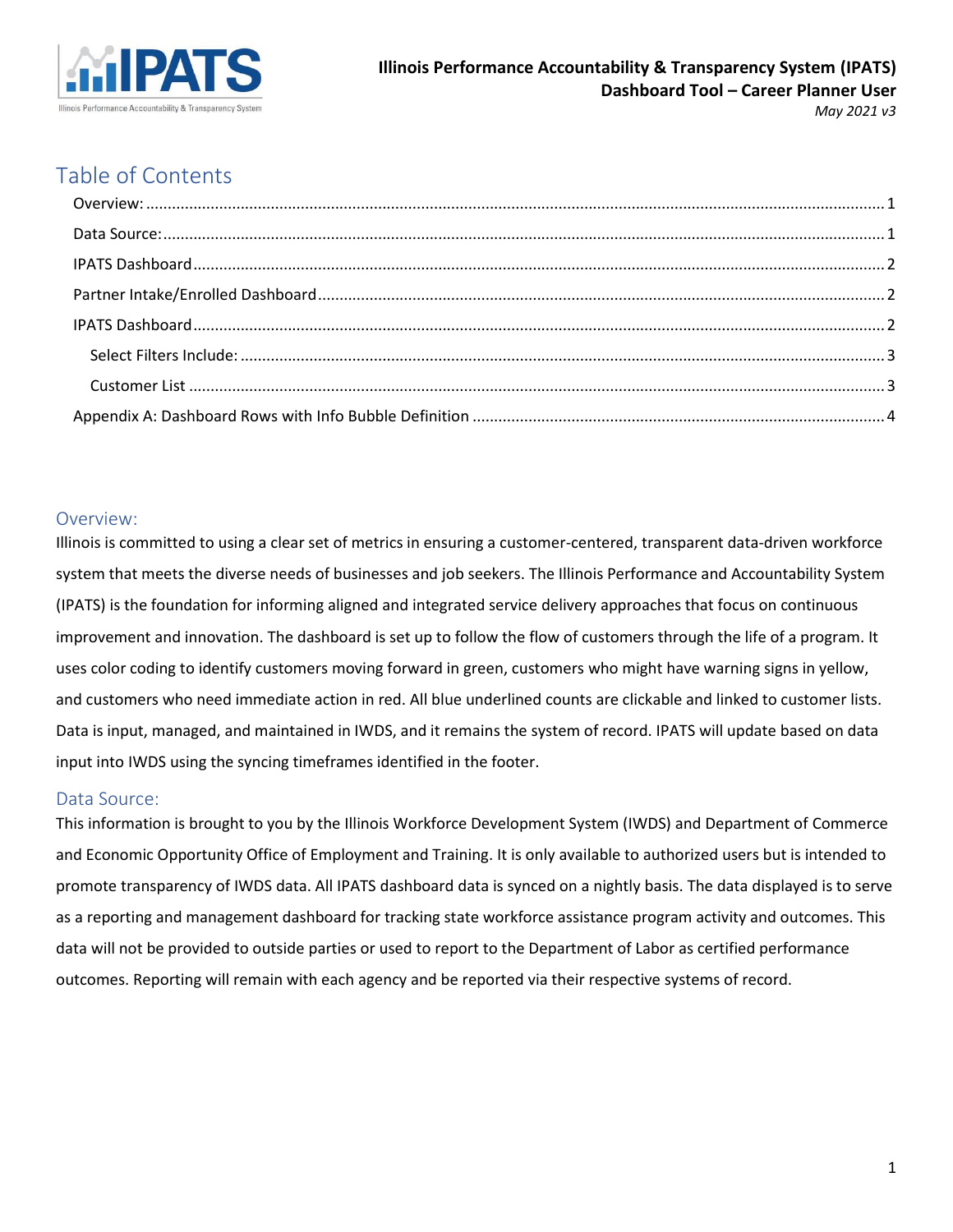

### <span id="page-1-0"></span>IPATS Dashboard

**Dashboards** provide real-time data showing where customers are in the intake/eligibility process all the way up through program completion. Partners can use the data in the dashboard to access filtered lists of customers for easy access to customer program information.

Section/Definitions Column: Includes sections/components of the program. The <sup>0</sup> icon provides a definition for the item in the section. Color-coding is used to identify customers who need action (or are inprocess), successfully completed, or did not complete (withdrew). The definitions are listed in the sample below.

**Count column**: These links provide access to individual customer information; the column count links are available for Super User, State Level Users, LWIA System Administrators, and Career Planner roles.

| <b>Section and Defintions</b>                                                      | Icon | Count |
|------------------------------------------------------------------------------------|------|-------|
| <b>Topic</b><br>1.                                                                 |      |       |
| White Color Code = FYI only. No action is needed. $\bullet$                        |      |       |
| Yellow Color Code = Action is needed. $\bullet$                                    |      |       |
| Red Color Code = Red flag -Immediate action is needed. $\bullet$                   |      |       |
| Green Color Code = This step is complete or meets a program requirement. $\bullet$ |      |       |
| <b>Total</b>                                                                       |      | 10    |

## <span id="page-1-1"></span>Partner Intake/Enrolled Dashboard

Add instructions to the dashboard pages

- White = Informational
- Yellow = Action Needed
- Red = Red flag Immediate action needed
- Green = Good for that section

## <span id="page-1-2"></span>IPATS Dashboard

- **Blue linked numbers** in the dashboard are **clickable**. A list opens with the names of the specific participants that are included in that dashboard number. Users can only access customers they are associated with.
- **Breadcrumb trail** at the top of the page will indicate what data you are looking at.
- Hover over an **info bubble** for additional information on what each specific row represents.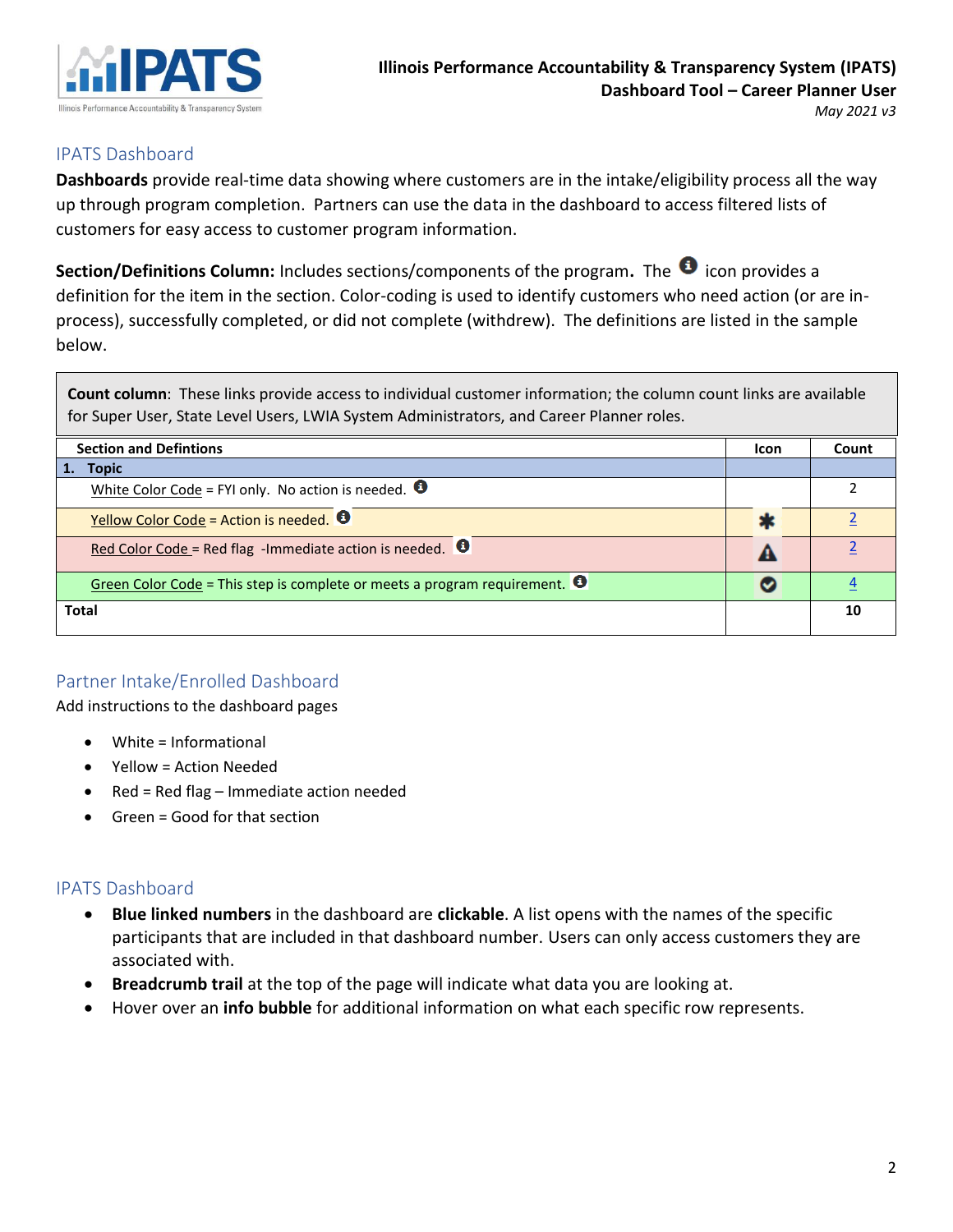

#### <span id="page-2-0"></span>Select Filters Include:

- **Program Year** & **Quarter –** Users can filter data down to look at specific program years and quarters. Use the info bubble to see how data is calculated by PY.
- **Title** I, II, III, IV-- *Only Title I is currently hooked up to pull data*
- **Workforce Program**
	- o All
	- o Adult (LWIAs)
	- o Dislocated Worker (LWIAs)
	- o Youth (LWIAs)
	- o Other (LWIA 90)
- **Organization –** Users can only access their customers for LWIA's they have been granted access to.
	- o **LWIA 1 – 26** for Workforce Programs: Adult, Dislocated Worker, Youth
	- o **LWIA 90** for Workforce Programs: Other
- **Offices** for LWIA 1 26 or **Program/ Grant Opportunity** for LWIA 90
- **Career Planner –** Once an LWIA is selected users can filter down to view data for specific career planners.

#### *Additional options include:*

• Users may select the **globe icon** at the right of the Organization filter to help select a specific LWIA from a map.

#### <span id="page-2-1"></span>Customer List

Click on any of the numbers in the right-hand column to view a list of customers the user has access to that make up that count. Customer profiles are not linked to the data.

- This table allows additional data to be included or excluded by clicking on the **icon in the upper right**.
- To return to the dashboard use the **Return to Dashboard button**.
- Lists can be **exported**.
- **Breadcrumb trail** tells you what data you are viewing.

| Performance Measure:                          | Filter: Title I > Adult > Statewide - DCEO > Service open for more than 6 months |                              |                |                           |                      |            |                           |
|-----------------------------------------------|----------------------------------------------------------------------------------|------------------------------|----------------|---------------------------|----------------------|------------|---------------------------|
| Service open for more than 6 mont v           | ← Return to Dashboard                                                            | $\triangle$ Export           | $C$ Refresh    |                           |                      |            |                           |
| <b>Title:</b>                                 |                                                                                  |                              |                |                           |                      |            |                           |
| Title I<br>$\checkmark$                       | Last Name ^                                                                      | First Name $\Leftrightarrow$ | Organization   | <b>Certification Date</b> | Exit Date $\hat{=}$  | won'*' * - |                           |
| Workforce Program:                            |                                                                                  |                              |                |                           |                      |            | н                         |
| Adult<br>$\check{ }$                          | alla.<br>W                                                                       | ed.                          | 6              | 1/9/20                    | N/A                  |            | <b>Z</b> Last Name        |
| Organization:                                 | Be                                                                               |                              | 11             | 11/21/19                  | N/A                  |            |                           |
| $\bullet$<br>$\checkmark$<br>Statewide - DCEO |                                                                                  |                              |                |                           |                      |            | First Name                |
|                                               | B                                                                                |                              | $\overline{7}$ | 5/8/19                    | N/A                  |            | $\Box$ DOB                |
|                                               |                                                                                  |                              |                |                           |                      |            | □ Last 4 SSN              |
|                                               | B                                                                                |                              | 18             | 4/8/19                    | N/A                  |            |                           |
|                                               |                                                                                  |                              |                |                           |                      | 6          | <sup>2</sup> Organization |
|                                               | R                                                                                |                              | 15             | 5/30/19                   | N/A                  |            | Certification             |
|                                               | Br                                                                               | $-35$                        | $\overline{7}$ | 12/9/19                   | N/A                  |            | Date                      |
|                                               |                                                                                  |                              |                |                           |                      | 'n         | <b>Z</b> Exit Date        |
|                                               | B                                                                                |                              | 5              | 3/10/17                   | N/A                  |            |                           |
|                                               | Ch:<br>akova                                                                     | ma                           | 6              | 1/22/20                   | N/A                  |            | □ Exit Quarter            |
|                                               |                                                                                  |                              |                |                           |                      |            | workNet                   |
|                                               | C                                                                                |                              | 26             | 5/27/20                   | N/A                  |            | Center                    |
|                                               |                                                                                  |                              |                |                           |                      |            | O Program Type            |
|                                               | <b>Damjanovich</b>                                                               | Alexander                    | $\overline{7}$ | 6/2/20                    | N/A                  | ьd<br>Έ    |                           |
|                                               |                                                                                  |                              |                | $\check{~}$               |                      |            | □ Case Manager            |
|                                               | Results: 1 to 10 of 41                                                           |                              |                | $10-10$<br>Limit          | $\ll$ $ <$<br>Page 1 |            | Roman                     |

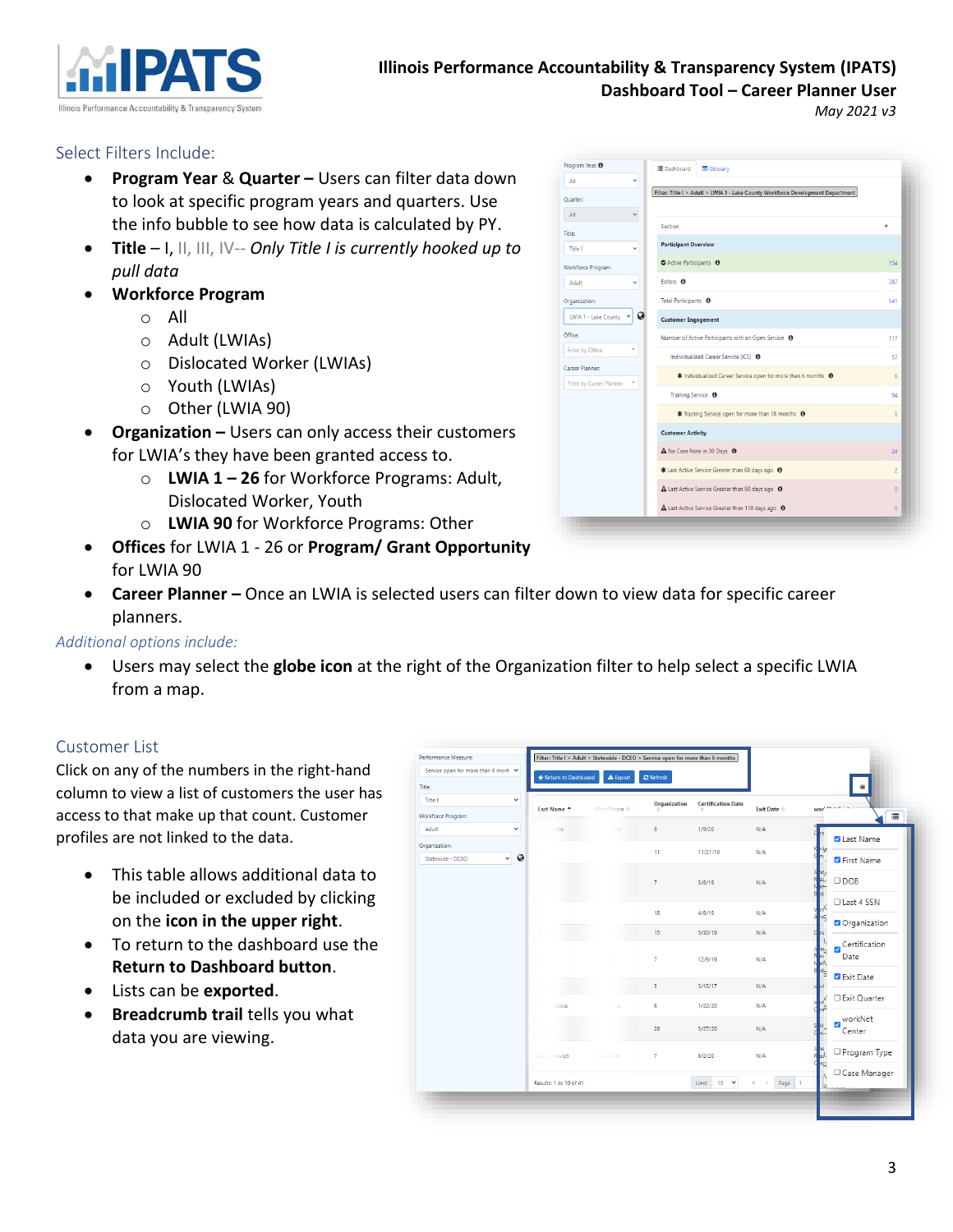

## <span id="page-3-0"></span>Appendix A: Dashboard Rows with Info Bubble Definition

| <b>Section</b>                                   | <b>Info Bubble</b>                                                                                                                                                          |
|--------------------------------------------------|-----------------------------------------------------------------------------------------------------------------------------------------------------------------------------|
| <b>Participant Overview</b>                      |                                                                                                                                                                             |
| <b>Active Participants</b>                       | Number of participants with a certification date but no exit date and at one point in                                                                                       |
|                                                  | time had/have an enrolling service.                                                                                                                                         |
| Exiters                                          | Number of participants who have exited from the program. The date of exit from the                                                                                          |
|                                                  | program is the last date of service. The date cannot be determined until 90 days after                                                                                      |
|                                                  | the participant received his last services and no future services are planned.                                                                                              |
|                                                  |                                                                                                                                                                             |
| <b>Total Participants</b>                        | Number of participants who currently have or may have had an active WIOA service at                                                                                         |
|                                                  | some point during the program. This number includes exiters.                                                                                                                |
| <b>Customer Engagement</b>                       |                                                                                                                                                                             |
| Number of Active Participants with               | Number of participants who have an active WIOA service record.                                                                                                              |
| Open Service                                     |                                                                                                                                                                             |
| Individualized Career Service (ICS)              | Number of participants who have a WIOA Individualized Career Service (ICS). Note:                                                                                           |
|                                                  | Could be duplicative - have an ICS and TS                                                                                                                                   |
| Individualized Career Service open               | Number of participants who have a WIOA Training Service that has been open for                                                                                              |
| for more than 6 months                           | more than 6 months.                                                                                                                                                         |
| <b>Training Service</b>                          | Number of participants who have a WIOA Training Service. Note: Could be duplicative<br>- have an ICS and TS                                                                 |
|                                                  | Number of participants who have a WIOA Training Service that has been open for                                                                                              |
| Training Service open for more than<br>18 months | more than 18 months.                                                                                                                                                        |
| Youth Individualized Career Service              | Number of participants who have a WIOA Individualized Career Service (ICS). Note:                                                                                           |
| (ICS)                                            | Could be duplicative - have an ICS and TS                                                                                                                                   |
| Individualized Career Service open               | Number of participants who have a WIOA Training Service that has been open for                                                                                              |
| for more than 6 months                           | more than 6 months.                                                                                                                                                         |
| Youth Training Service                           | Number of participants who have a WIOA Training Service. Note: Could be duplicative                                                                                         |
|                                                  | - have an ICS and TS                                                                                                                                                        |
| Training Service open for more than              | Number of participants who have a WIOA Training Service that has been open for                                                                                              |
| 18 months                                        | more than 18 months.                                                                                                                                                        |
| <b>Total</b>                                     |                                                                                                                                                                             |
| <b>Customer Activity</b>                         |                                                                                                                                                                             |
| No Case Note in 30 Days                          | Participants has not had a case note added in 30 days, regardless if it is added as an                                                                                      |
|                                                  | 'episode' attached to same-day service or one that is added by the 'Standard'/'add                                                                                          |
|                                                  | Case note' tool in IWDS.                                                                                                                                                    |
| Last Activity Service Greater than 60            | Participants who have not had a service within 60 days                                                                                                                      |
| days ago                                         |                                                                                                                                                                             |
| Last Active Service Greater than 90              | Participants who have not had a service within 90 days.                                                                                                                     |
| days ago                                         |                                                                                                                                                                             |
| Last Active Service Greater than 110             | Participants who have not had a service within 110 days.                                                                                                                    |
| days ago                                         |                                                                                                                                                                             |
| Participants with Open Services for              | Participants who have a service remain open for more than 6 months (service start                                                                                           |
| more than 6 Months                               | date more than 6 months ago, no end date). This row accounts for any open service                                                                                           |
|                                                  | that extends participation.                                                                                                                                                 |
| Participants with Open Services for              | Participants who have a service remain open for more than 18 months (service start                                                                                          |
| more than 18 Months                              | date more than 18 months ago, no end date). This row accounts for any open service                                                                                          |
|                                                  | that extends participation.                                                                                                                                                 |
| <b>Total</b>                                     |                                                                                                                                                                             |
|                                                  |                                                                                                                                                                             |
|                                                  |                                                                                                                                                                             |
| <b>Exit Information</b><br><b>Exiters</b>        | Number of participants who have exited from the program. The date of exit from the<br>program is the last date of service. The date cannot be determined until 90 days have |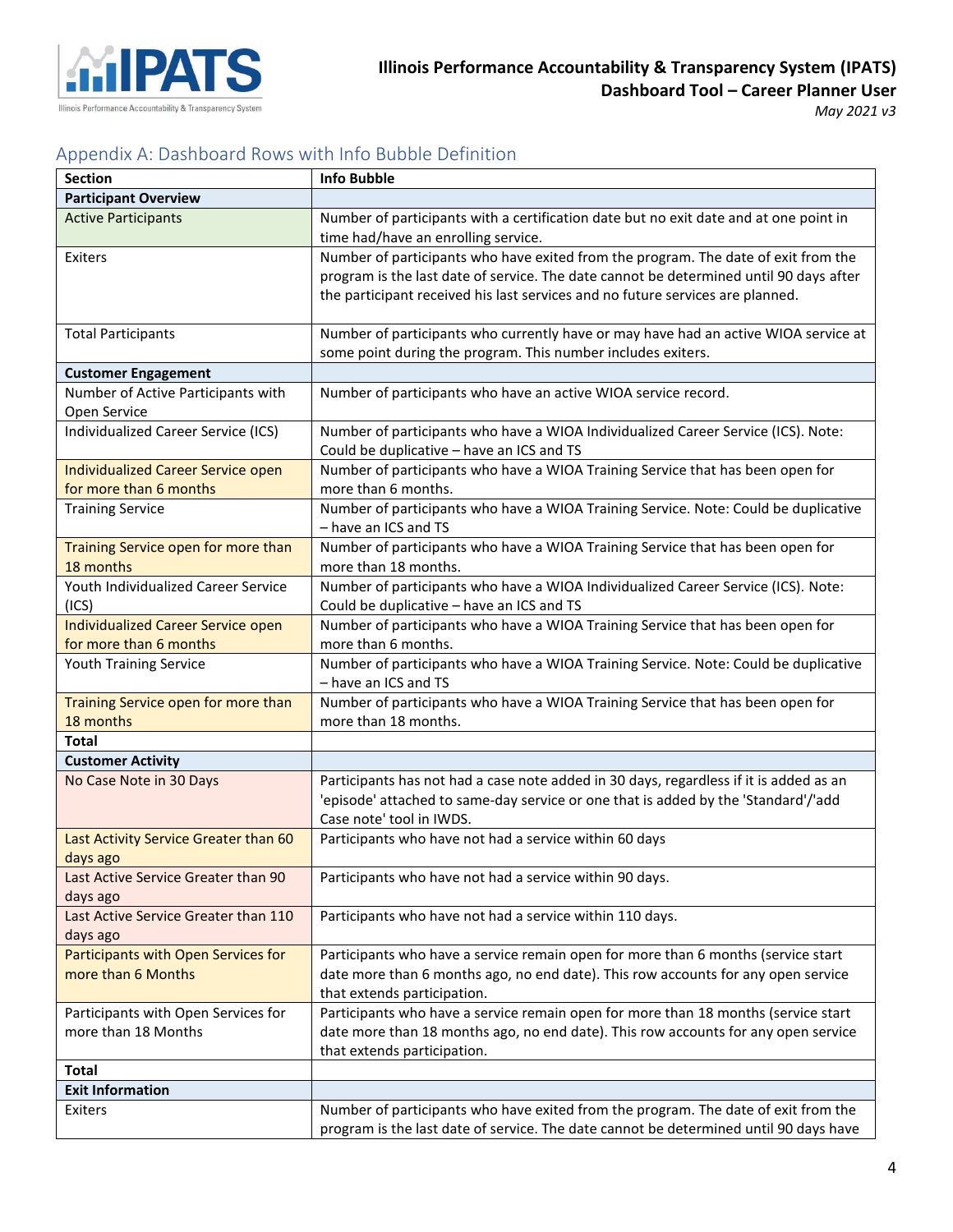

## **Illinois Performance Accountability & Transparency System (IPATS) Dashboard Tool – Career Planner User**

*May 2021 v3*

÷

|                                                         | lapsed since the participant received his last services and no future services are                |
|---------------------------------------------------------|---------------------------------------------------------------------------------------------------|
|                                                         | planned.                                                                                          |
| <b>Employed at Exit</b>                                 | Participants who have exited and are employed at the time of exit.                                |
| Employed 2 <sup>nd</sup> Quarter after Exit             | Participants who were employed at exit and are still employed 2 <sup>nd</sup> quarter after exit. |
| Employed 4 <sup>th</sup> Quarter after Exit             | Participants who were employed at exit and are still employed 4 <sup>th</sup> quarter after exit. |
| <b>Employed in Training Related Job at</b><br>Exit      | Participants who have entered employment related to the training they received.                   |
| Employed in Training Related Job 2nd                    | Participants who were employed in a training-related job at exit and are still                    |
| Quarter after Exit                                      | employed 2 <sup>nd</sup> quarter after exit.                                                      |
| Employed in Training Related Job 4th                    | Participants who were employed in a training-related job at exit and are still                    |
| Quarter after Exit                                      | employed 4 <sup>th</sup> quarter after exit.                                                      |
| Not Employed at Exit - Entered                          | Participants who have entered employment related to the training they received by                 |
| Training Related Employment 2nd                         | second quarter after exit. Note: These participants were not employed at exit.                    |
| Quarter after Exit                                      |                                                                                                   |
| Not Employed at Exit - Entered                          | Participants who have entered employment related to the training they received by                 |
| Training Related Employment 4th                         | fourth quarter after exit. Note: These participants were not employed at exit.                    |
| Quarter after Exit                                      |                                                                                                   |
| Total                                                   |                                                                                                   |
|                                                         | Performance "Training" Indicators: Measurable Skill Gains & Credential Attainment Rate            |
| <b>Total Training Participants</b>                      | Number of participants who currently have or may have had a training service at                   |
|                                                         | some point during the program, but no services are currently active. This number                  |
|                                                         | includes exiters.                                                                                 |
| <b>Total Participants with Measurable</b>               | Participants who have a measurable skill gain record in the PY.                                   |
| <b>Skill Gains</b>                                      |                                                                                                   |
| <b>Total Participants with a Credential</b>             | Participants who have a credential reported, but do not have a measurable skill gains             |
| but without a Measurable Skill Gains                    | record in the PY.                                                                                 |
| 30 days left to earn a Measurable                       | Participants who have not received a Measurable Skill Gains. Participant must receive             |
| <b>Skill Gains</b>                                      | a MSG every program year they are enrolled and receiving a training service.                      |
| Total Participants Never Enrolled in<br><b>Training</b> | Participants who have never received a WIOA funded training service.                              |
| Active Participants Enrolled in<br><b>Training</b>      | Active participants who have an active training service.                                          |
| <b>Training Completers</b>                              | Training completers who are still participating in program (Training Completed but                |
|                                                         | have not exited.)                                                                                 |
| Training Complete Participants who                      | Training completers who have not exited and earned an Industry Recognized                         |
| have Earned a Credential                                | credential(s) at any point during participation.                                                  |
| <b>Training Exiters</b>                                 | Customers who participated, had a training and are now exited.                                    |
| <b>Unsuccessful Training Exiters</b>                    | Customers who participated and had a training and are now exited with an                          |
|                                                         | unsuccessful completion status.                                                                   |
| <b>Successful Training Exiters</b>                      | Customers who participated and had a training and are now exited with a successful                |
|                                                         | completion status.                                                                                |
| Training Exiters that Earned a                          | Participants who have exited and earned a credential(s) and have added it to their exit           |
| Credential                                              | record.                                                                                           |
| Training Exiters who have earned a                      | These participants also need to earn an Industry Recognized Credential, be enrolled in            |
| credential of high school                               | post-secondary, enter military service, or enter employment/be employed within a                  |
| diploma/GED/equivalency only                            | year after exit. One or more of these outcomes must be recorded in follow up in order             |
|                                                         | to be counted as a obtaining a credential.                                                        |
| Training Exiters that have not earned                   | Exiters who were in training and do not have a credential recorded on their exit                  |
| a Credential                                            | record. Participants have 365 days after exit to earn a credential and have it added to           |
|                                                         | their exit record to be counted in Credential Attainment Rate.                                    |